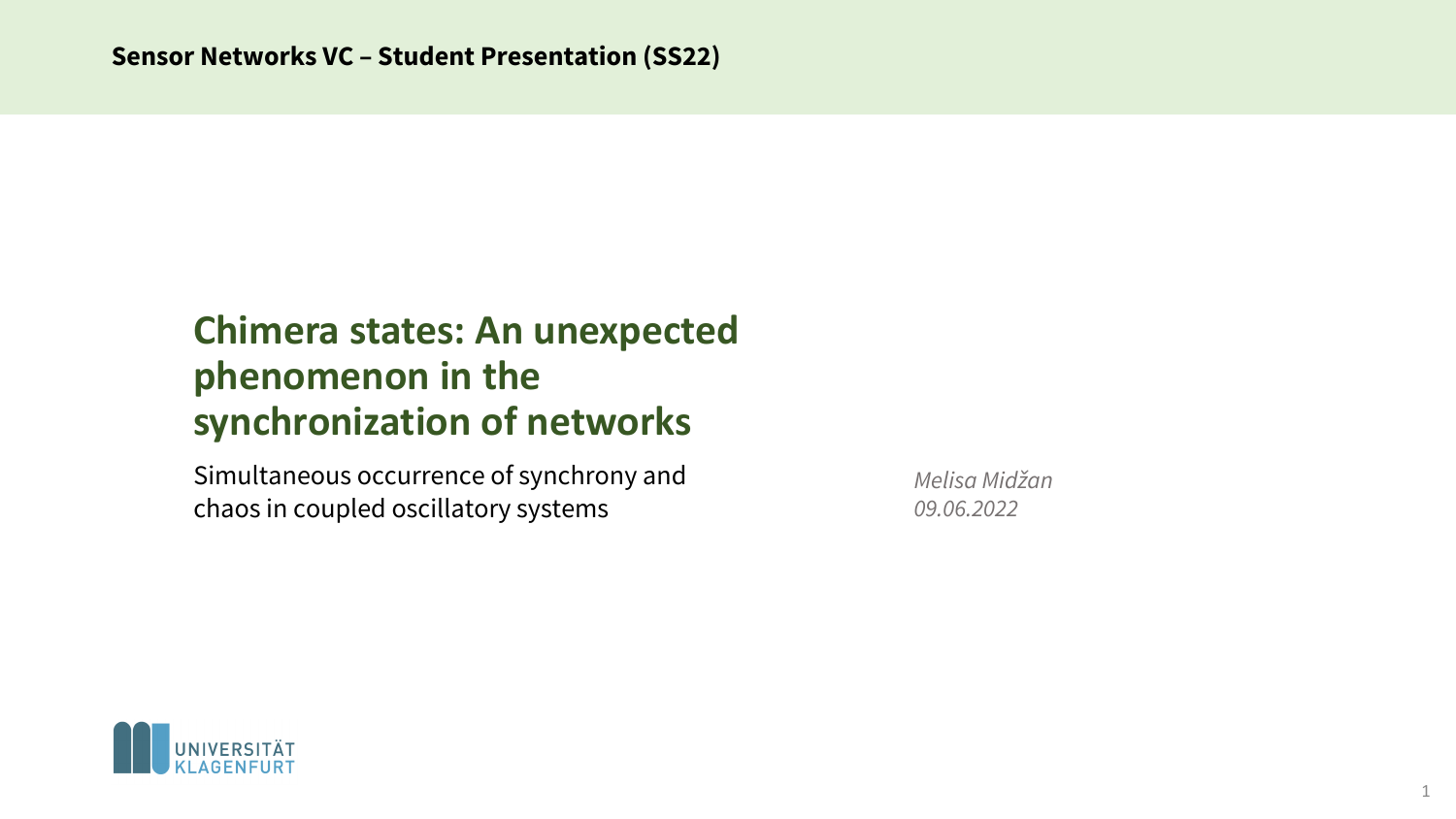# **Chimera states: An unexpected phenomenon in the synchronization of networks**



Reference: Own simulations based on [2]: Kuramoto & Battogtokh (2002)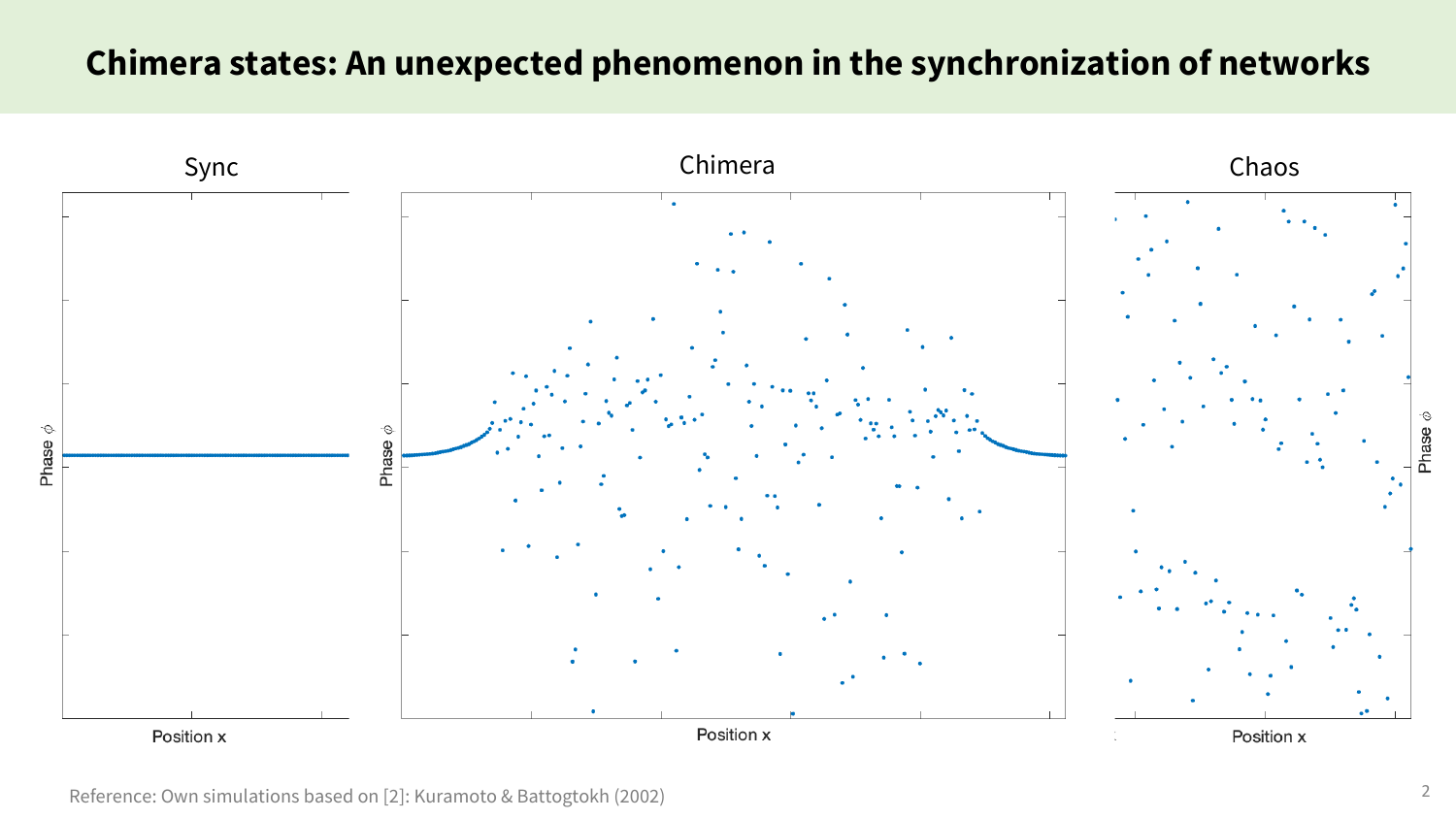# **Chimera States: An unexpected phenomenon in the synchronization of networks**

Simultaneous occurrence of synchrony and chaos in coupled oscillatory systems

# **1 Introduction**

- 2 Oscillators in a nutshell
- 3 Kuramoto model
- 4 Chimera in phase coupled oscillators
- 5 Chimera in pulse coupled oscillators
- 6 Possible Applications

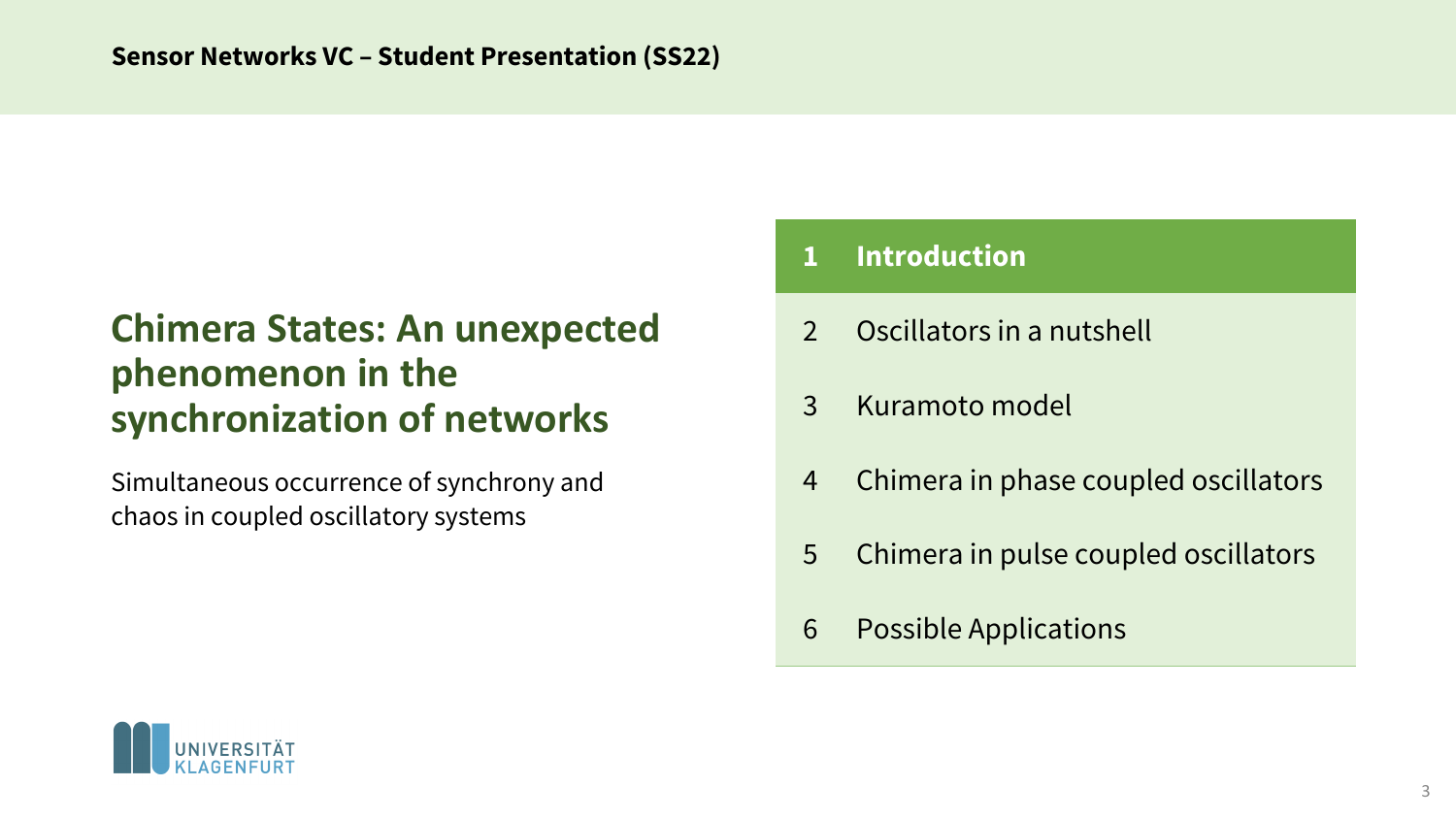#### Coupled oscillators in a nutshell

**Coupled oscillatory systems basically consist of elements with repeating behaviour, influencing each other.** 







### Example: Pendulum Circular representation Group of synchronizing oscillators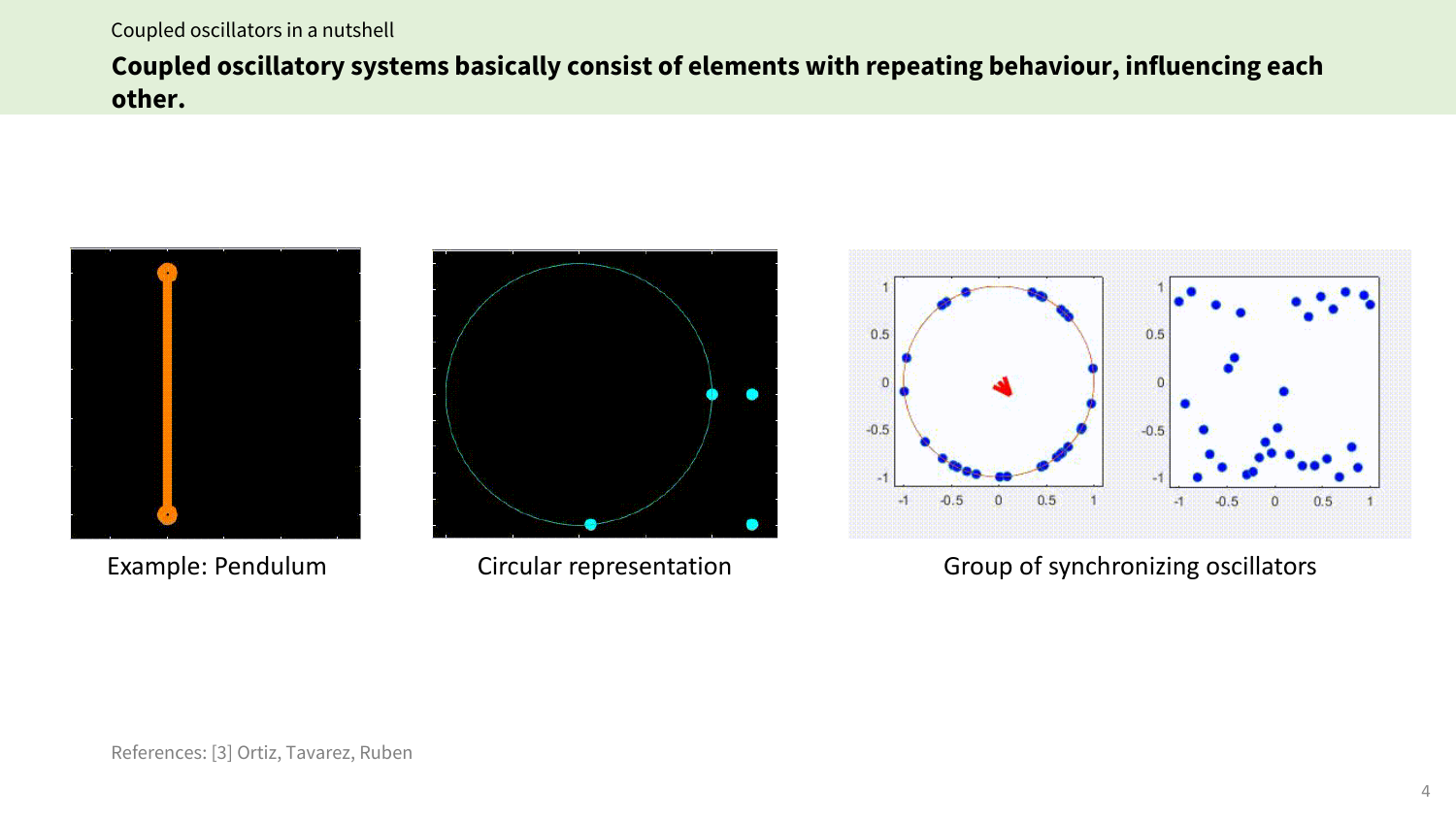Kuramoto Model

# **Kuramoto's model [1] was the first solvable model of coupled phase oscillators.**

**Globally coupled phase oscillators [1]:**

$$
\dot{\phi}_i = \omega_i - \sum_{j=1}^N F_{ij}(\phi_i - \phi_j), \quad i = 1, \dots, N
$$

$$
F_{ij}(\phi_i-\phi_j)=\frac{k}{N}\sin(\phi_i-\phi_j)
$$



**Figure:** Global coupling

- *ωi …* natural frequencies (Gaussian distribution)
- *Fij …* coupling function
- *k ….* coupling constant
- *Ω …* common frequency

## **Global states:**

#### ■ **Chaos:**

Phase differences are not constant in time, no common frequency, not predictable

#### ■ Sync:

Phases evolve at the same speed

#### § **Phase-Locked:**

Phases evolve at the same speed; Phase difference is is not zero but constant

#### § **Partially Synchronized:**

Some oscillators fall into sync, some not; frequencies too different from the mean may not fall into sync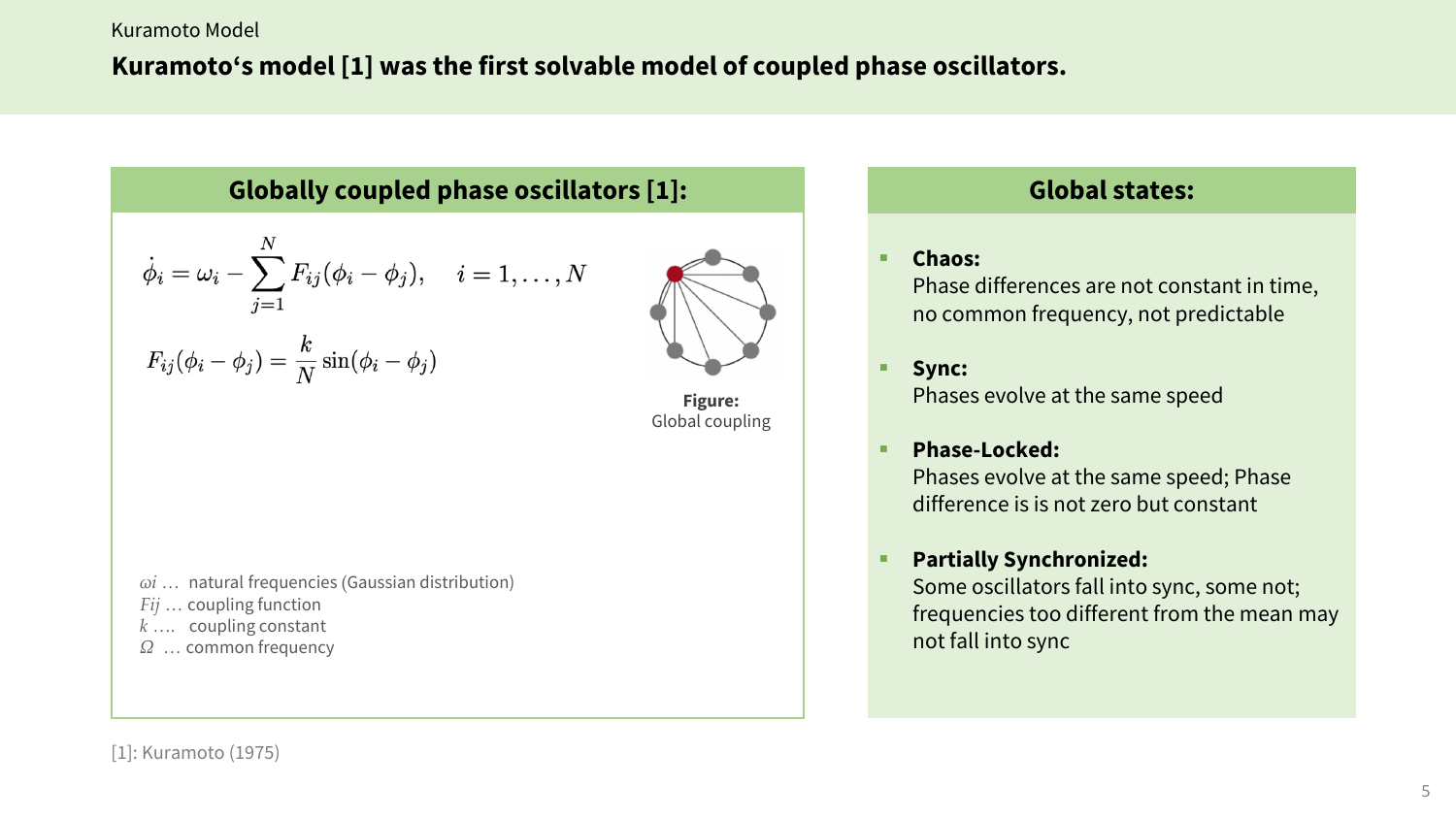#### Discovery of the chimera state in identical phase coupled oscillators

## **Kuramoto & Battogtokh [2] unexpectedly discovered the chimera state during their work on an adapted model.**



**Figure:** Simulation of a chimera state based on [2]: Phases of N=256 oscillators on a circle mapped to a colormap.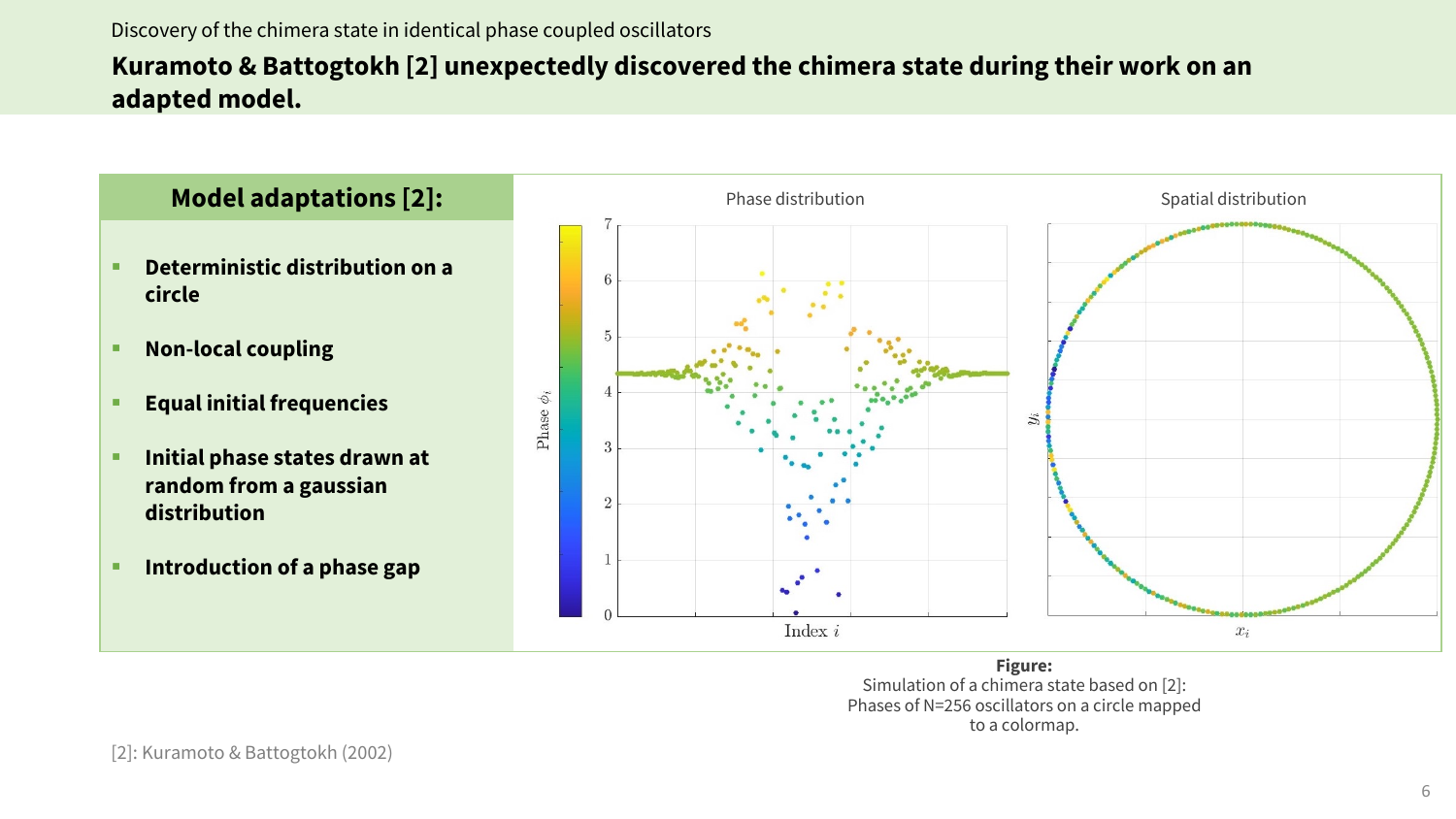#### Chimera states in phase coupled oscillatory systems

### **Kuramoto's model was the first solvable model of coupled phase oscillators.**

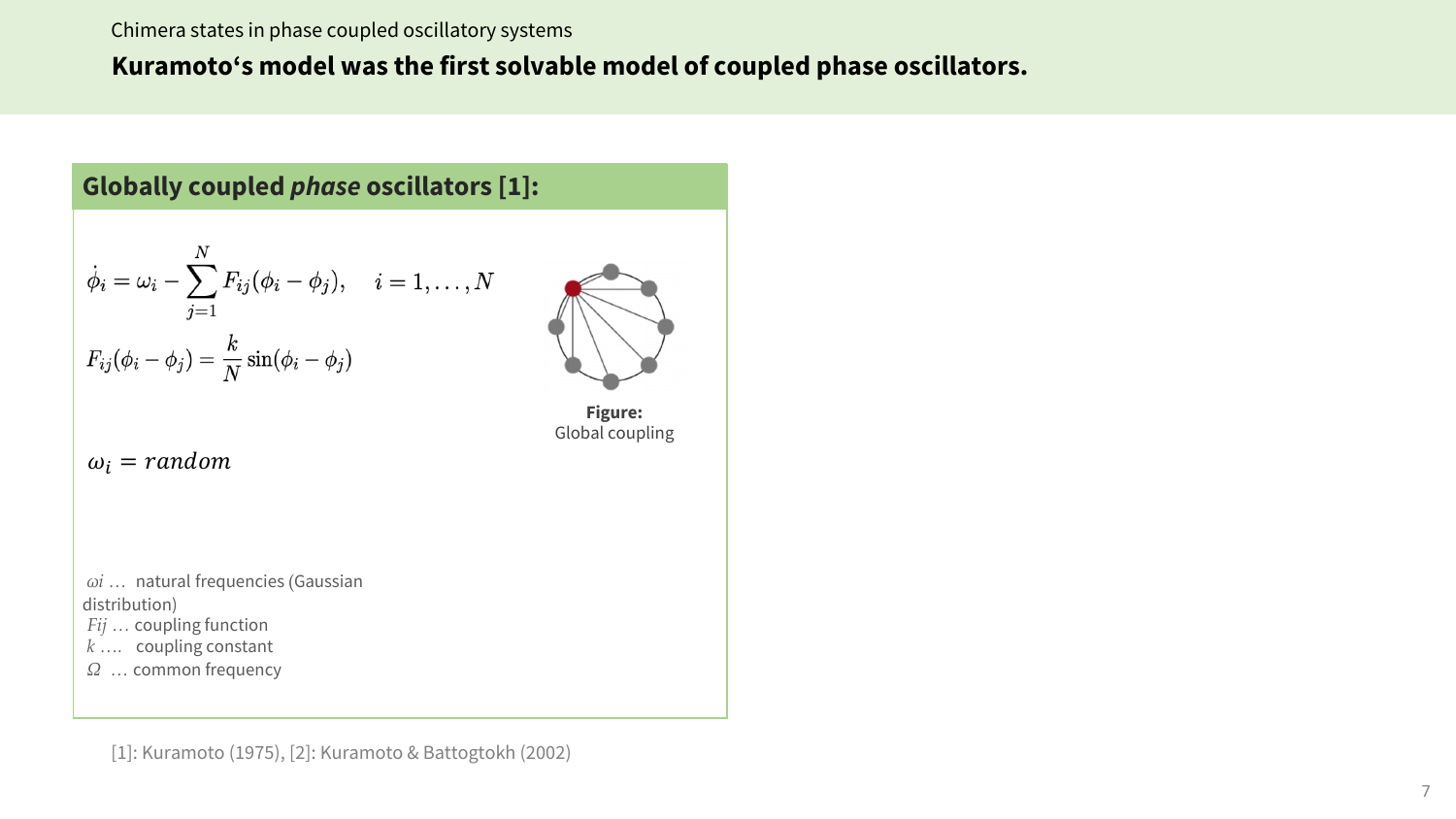#### Chimera states in phase coupled oscillatory systems

## **Kuramoto's model adjusted to non-locally coupled identical oscillators distributed on a circle exhibited chimera states.**

| <b>Globally coupled <i>phase</i></b> oscillators [1]:                                                                                                  | Non-locally coupled <i>phase</i> oscillators on a circle [2]:                                                                                  |
|--------------------------------------------------------------------------------------------------------------------------------------------------------|------------------------------------------------------------------------------------------------------------------------------------------------|
| $\dot{\phi}_i = \omega_i - \sum_{j=1}^N F_{ij} (\phi_i - \phi_j), \quad i=1,\ldots,N$<br>$F_{ij}(\phi_i - \phi_j) = \frac{k}{N} \sin(\phi_i - \phi_j)$ | $\begin{split} \dot{\phi}_i &= \Omega - \sum_{j=1}^N K_{ij} \sin(\phi_i - \phi_j + \alpha) \ K_{ij} &= C e^{-\kappa \cdot d_{ij}} \end{split}$ |
| Figure:<br>Global coupling<br>$\omega_i$ = random                                                                                                      | <b>Figure:</b><br>Non-local coupling<br>$\omega_i = \Omega$ = const.                                                                           |
| $\omega i$ natural frequencies (Gaussian<br>distribution)<br>$Fij$ coupling function<br>$k$ coupling constant<br>$\Omega$ common frequency             | Kij  coupling kernel<br>$dij$ distance function<br>$\alpha$ phase lag                                                                          |

[1]: Kuramoto (1975), [2]: Kuramoto & Battogtokh (2002)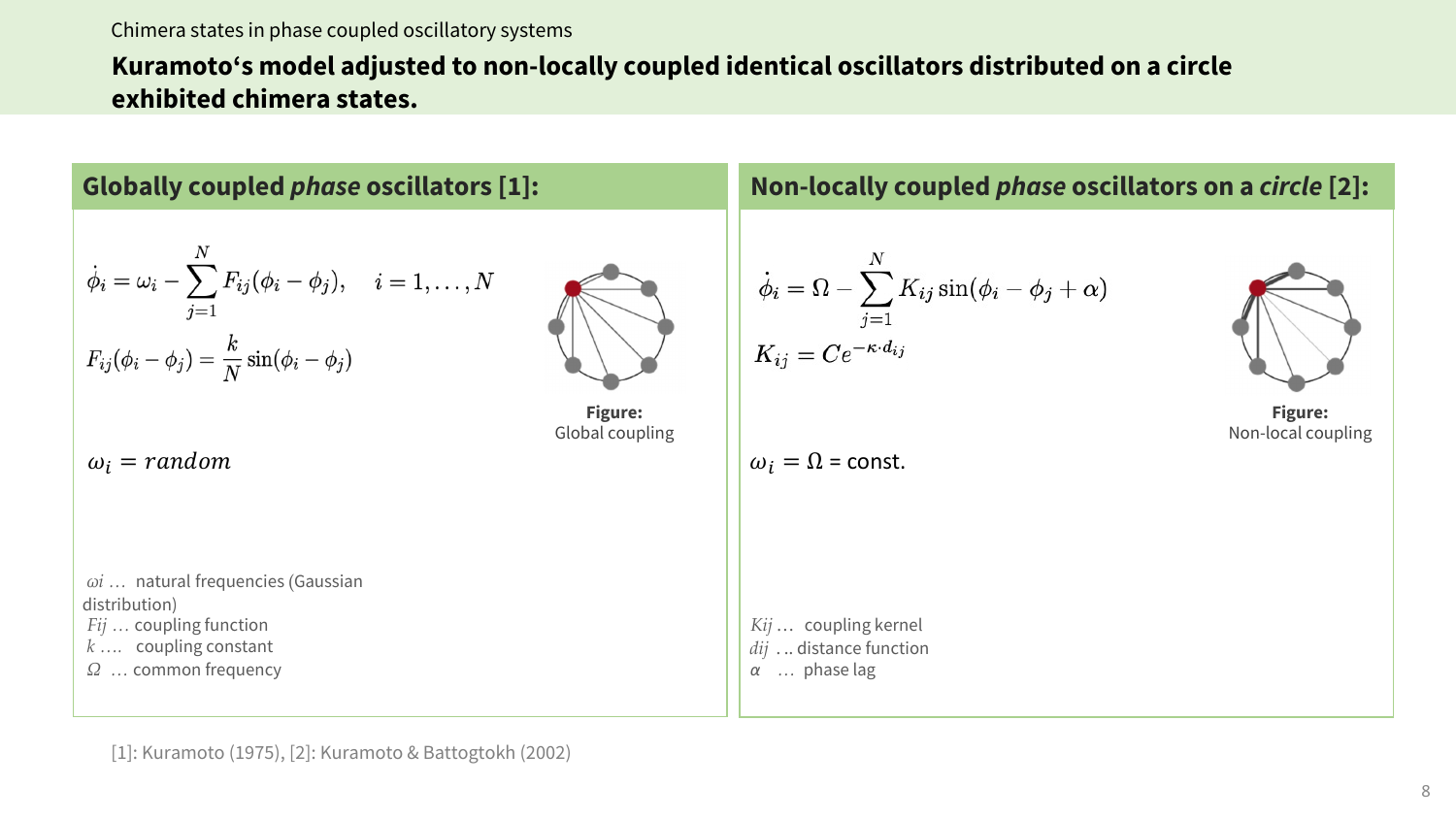## **Kuramoto's chimera model is further developed to a pulse coupled model.**



[2]: Kuramoto & Battogtokh (2002)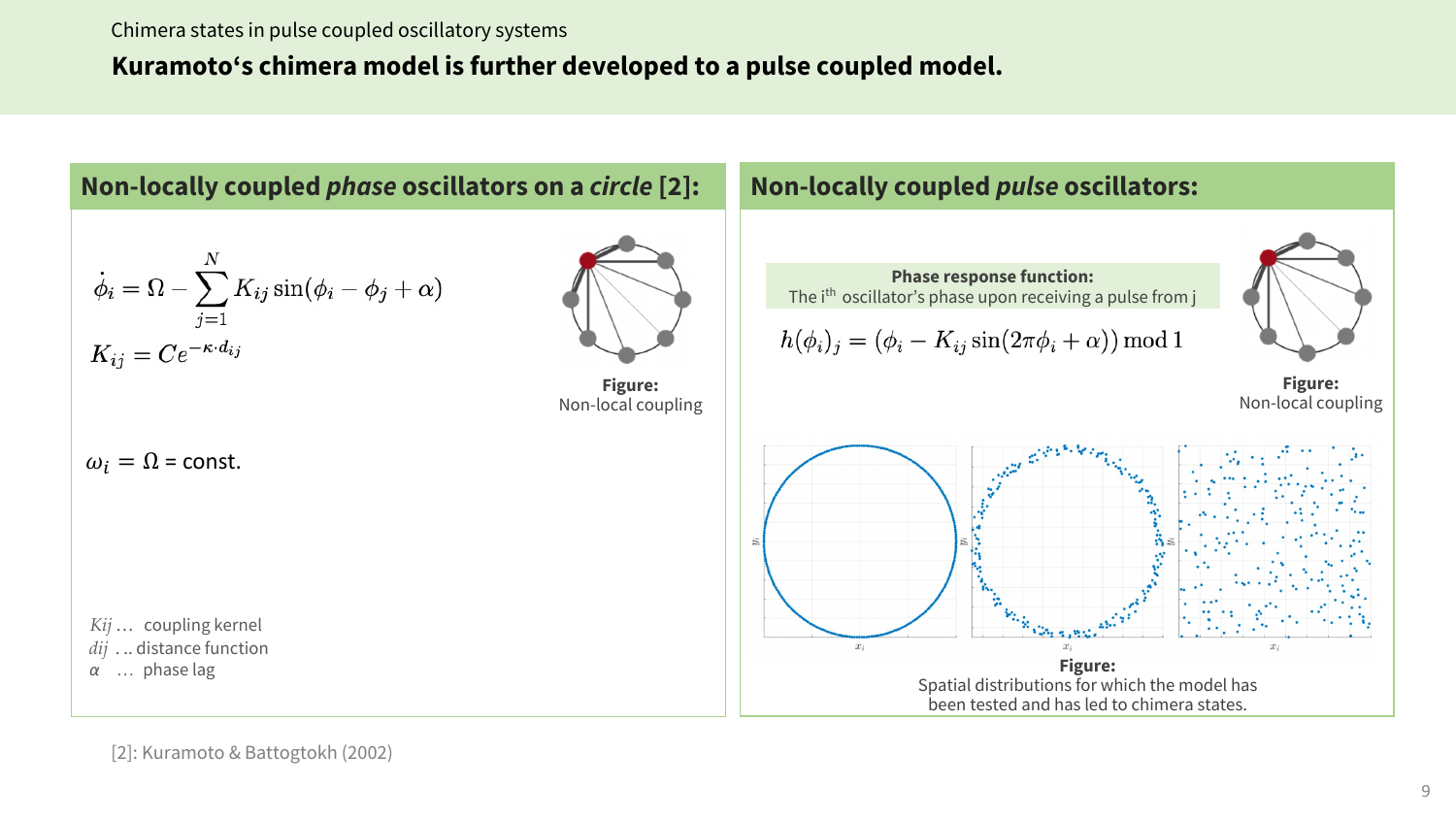### **The phase response function gives some insights into the system's behavior.**

 $h(\phi_i)_j = (\phi_i - K_{ij} \sin(2\pi \phi_i + \alpha)) \bmod 1$ 



**Figure:** Phase response functions for pairs of oscillators with different distances.

- Nodal points are fixed points of the dynamical system
- § Synchronizing phases are drawn towards the stable fixed points at 0.78.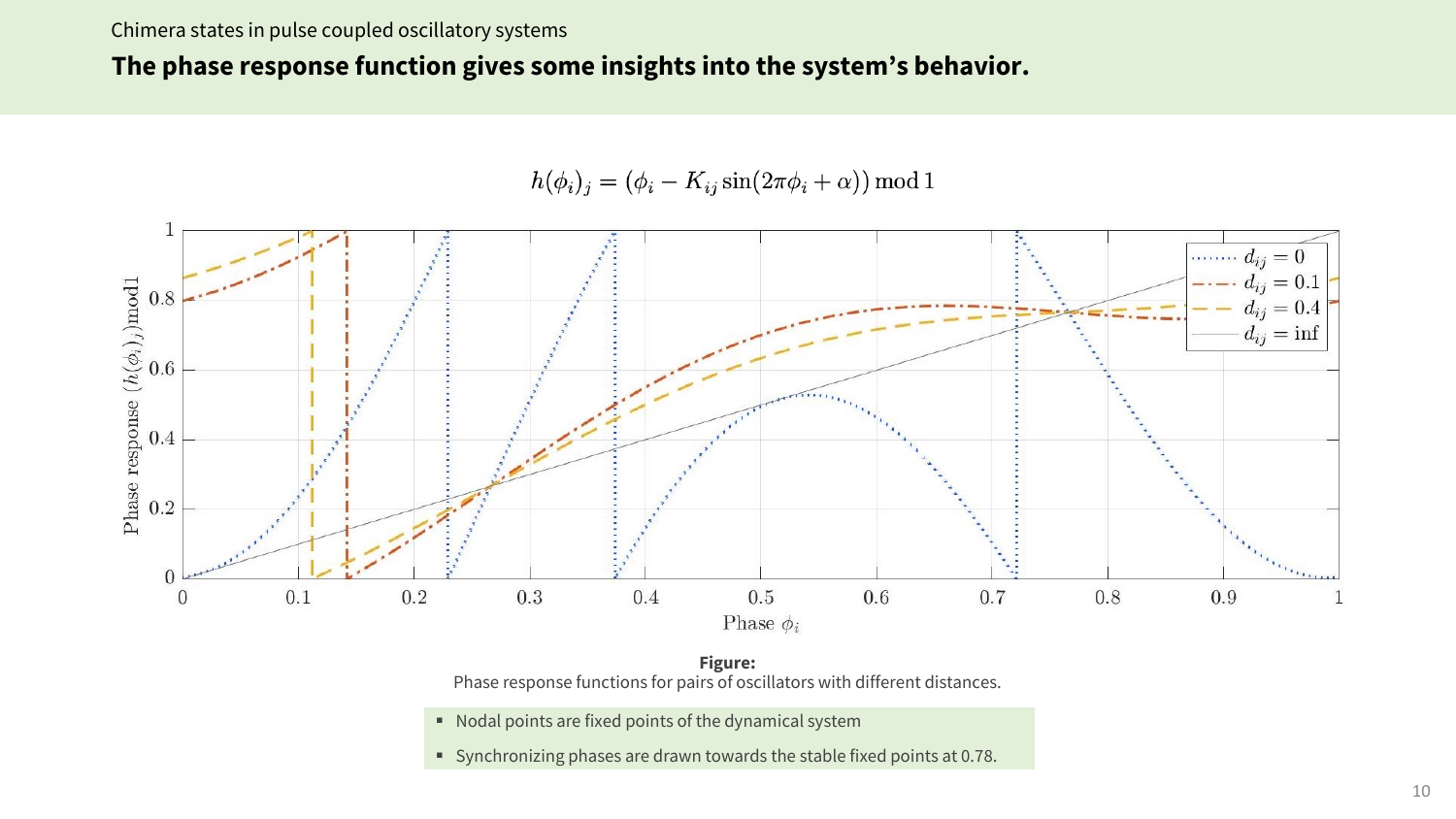### Chimera states in pulse coupled oscillatory systems

## **Video Demonstration**

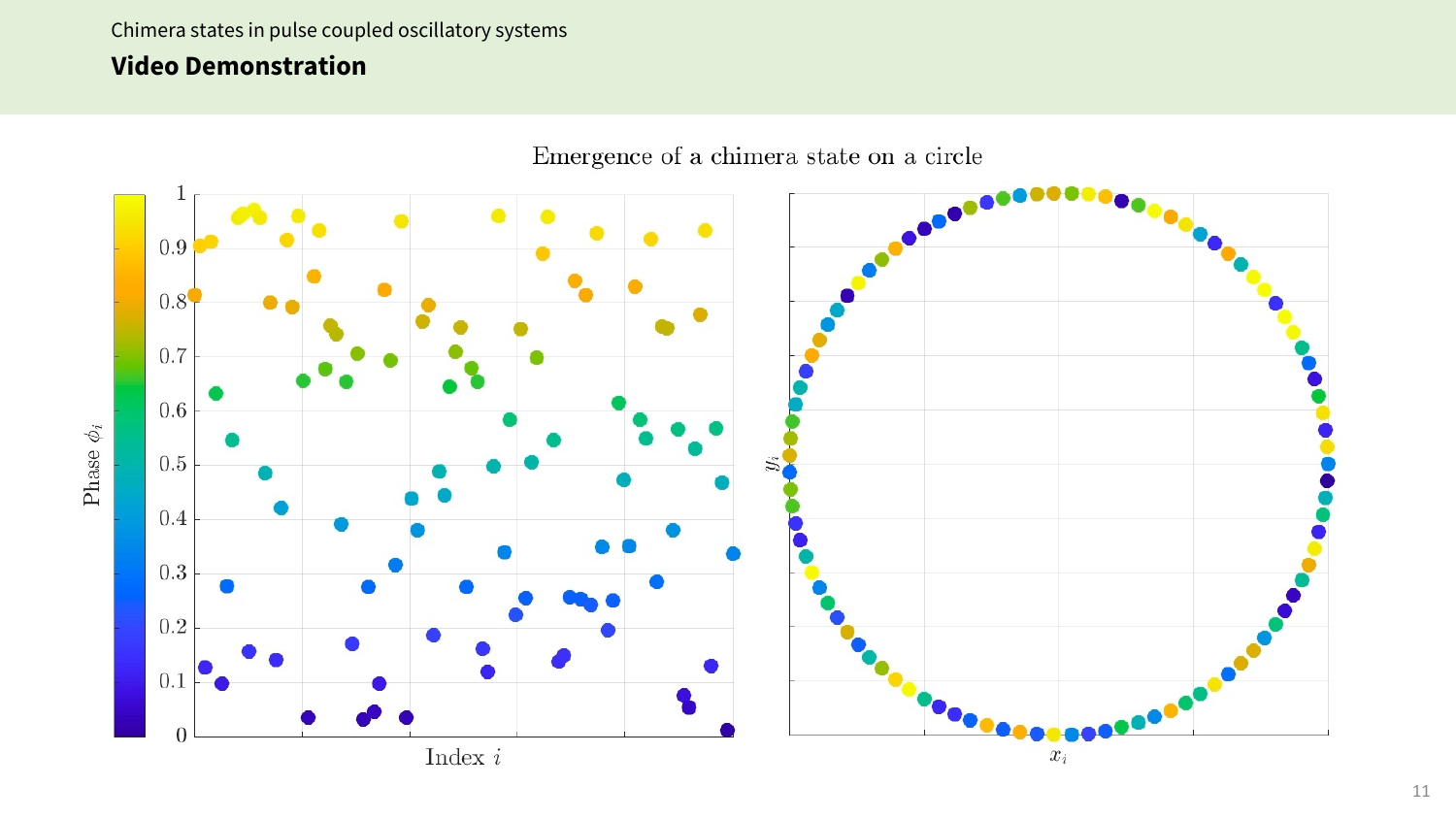## s **Can chimera states be useful? – Some abstract use cases**

### **Wireless (sensor-)networks:**

- § **Interference & collision avoidance:**
	- distribute sending times based on phases of chaotic subset
	- exploit synchrony in other subset
- § **Hidden terminal problem avoidance:**
	- exploit chaotic distribution of sending times
	- exploit synchrony of other subset
- § **Reduce sampling burden:**
	- When sensing has to be performed in many points of time -> distribute chaotically
- § **Sleep Mode Scheduling**

### **Production plants:**

### § **Job Shop Production Scheduling**

Using bottom-up optimization instead of linear optimization (similar to swarm intelligence applications in smart factories [4])

#### § **Bottleneck Avoidance:**

- § Similarly to collision avoidance
- § **Maintanance Scheduling**

### § **Coexistence of centralized control and self-organization:**

§ Chaotic and synchronous subsets underly different control mechanisms

### **Other analogies:**

### § **Partial supply chain disruption**

§ Complex supply chain models [5] may be further developed using chimera states

### § **Partial synchronization of behavior on financial markets**

§ Synchrony can lead to stock market crashed [6]

### § **Spatial population dynamics**

### § **Organizations:**

Well structured established companies/departments vs. innovation hubs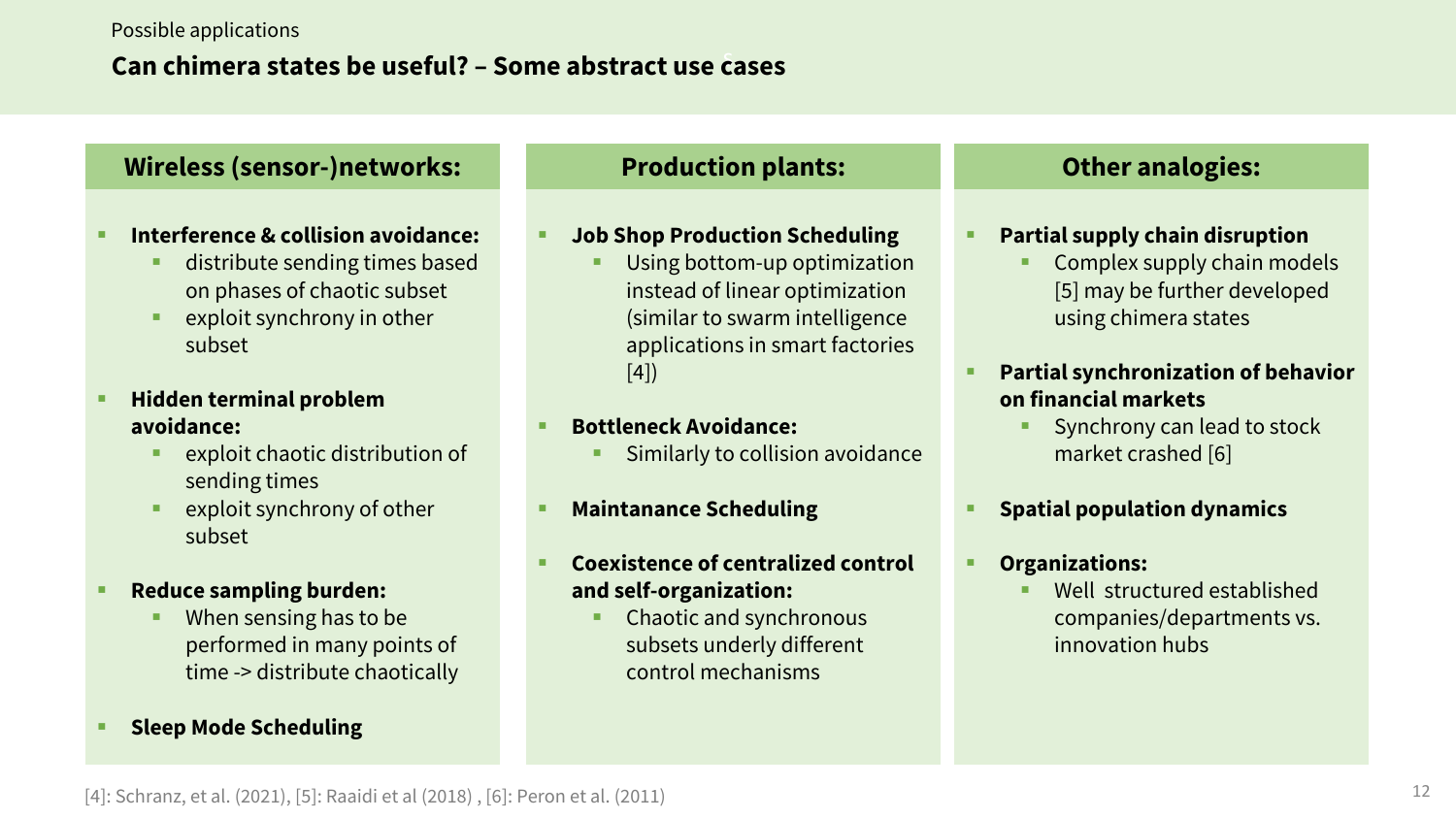### **Conclusio**

- The emergence a chimera state (coexistence of synchrony and chaos) within **a single network is possible**
- Chimera states in pulse coupled oscillatory systems need to be further **studied**
- § **Applications for chimera states and the different models may be given but are not analyzed in more detail yet**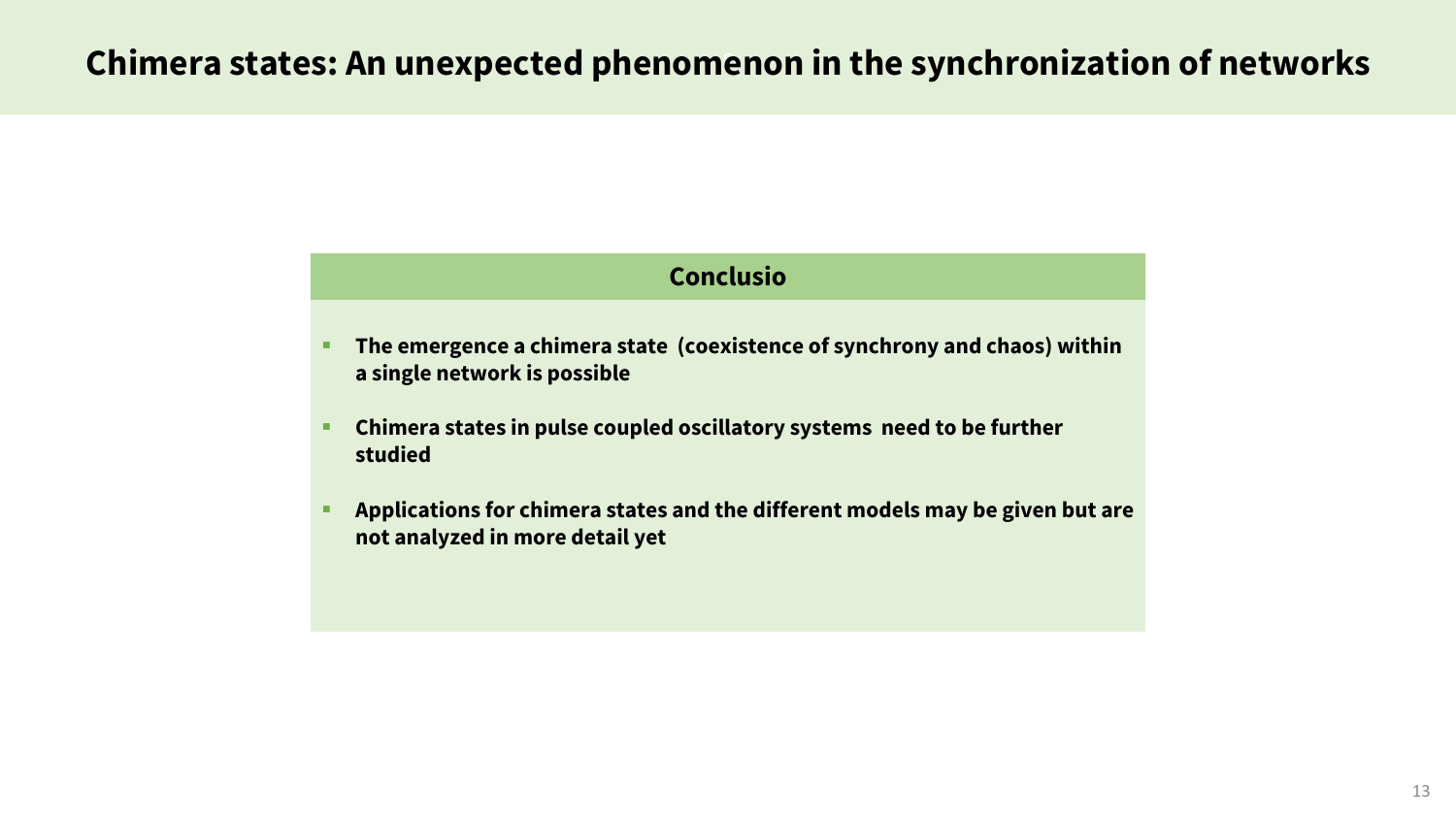# **Chimera states: An unexpected phenomenon in the synchronization of networks**

Q & A